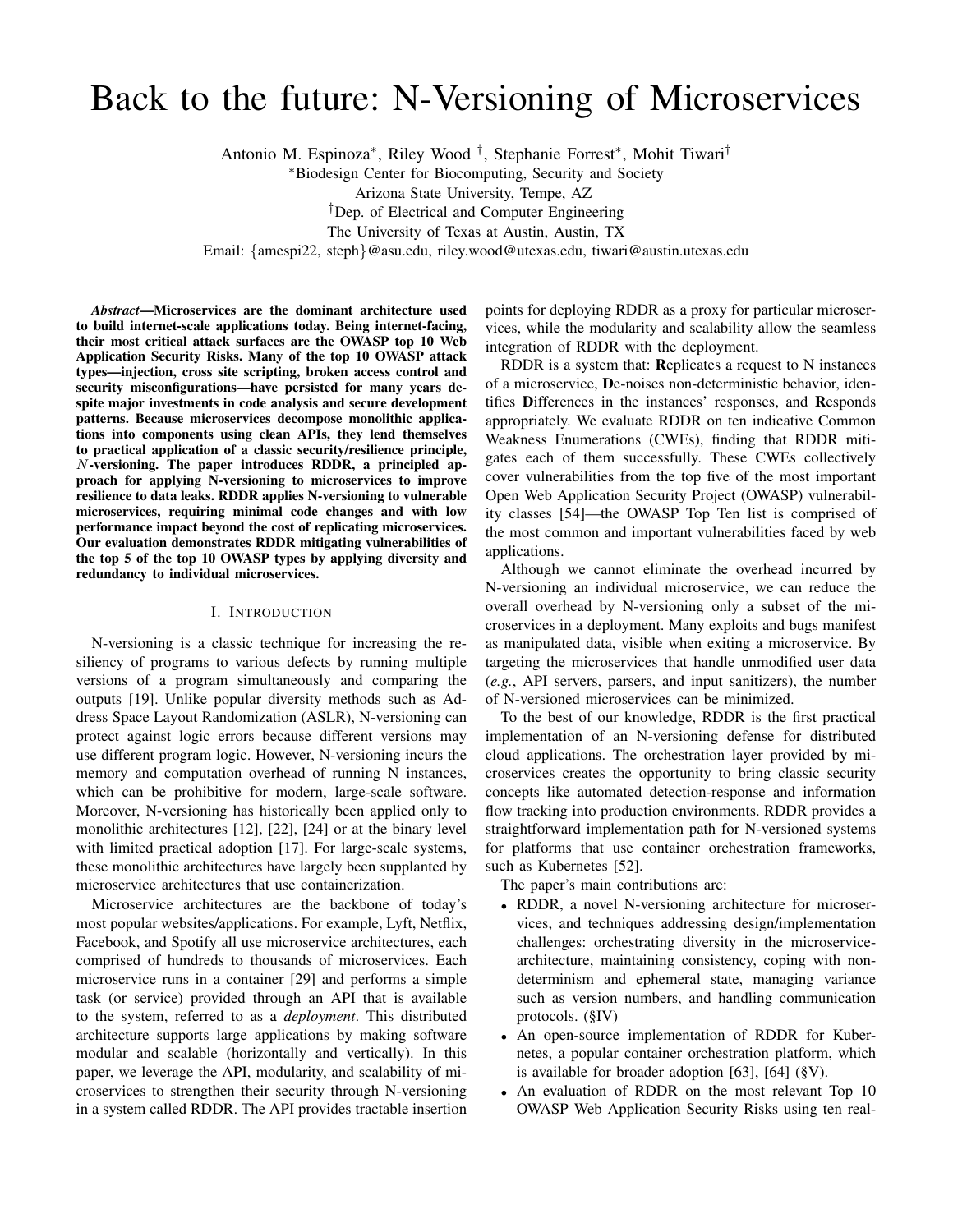

Fig. 1: A small-scale social network deployment by Gan *et al.* [31]. Part of the DeathstarBench open-source benchmark suite.

world CWEs. We find that RDDR mitigates each tested CWE with performance overhead that is near-linear in the number of redundant microservices. (§V-G)

#### II. MOTIVATION

To motivate RDDR, we consider two examples of web application scenarios that would benefit from N-versioning.

In the first scenario, suppose that a security bug is discovered in a production web application. The development team quickly releases a patch to mitigate the bug. Unfortunately, the patch introduces a new bug, an event commonly observed in practice. For example, Crameri *et al.* investigated impediments to deploying updates in real systems [25], and found that bugs in updates are one of the most common reasons that software updates fail. Similarly, Yin *et al.* [67] estimate that between 14.8% and 24.4% of OS updates are implemented incorrectly. Using RDDR, these update-based vulnerabilities could be mitigated by running the old and new versions in parallel while checking for consistency to verify correct behavior. *Correct* in this context means that both versions produce the same output for a given input. This strategy reduces the attack surface to just those vulnerabilities shared by both instances.

In the second scenario, developers proactively minimize the attack surface by deploying multiple implementations of the same function. For example, if a deployment uses both HAProxy and nginx as a reverse proxy, it can avoid threats such as CVE-2019-18277 which allows request smuggling [36] in HAProxy. Many other application components have diverse, compatible implementations that are available, *e.g.*, Dropbear and OpenSSH for SSH; PostgresSQL, CockroachDB, and EnterpriseDB for SQL; and Apache and nginx for HTTP servers. Similarly, equivalent libraries could be used as components to derive diversity in applications, such as pairs of Python libraries: rsa and Crytpo, or markdown and markdown2. RDDR can easily accommodate such cases by running the implementations in parallel to detect divergent/ malicious behaviour.

These scenarios illustrate how microservice architectures can benefit from N-versioning. However, the classical approach of N-versioning the entire system is prohibitive. Even if diversity were applied to a single microservice, one would need to create N instances of the entire deployment. RDDR provides a solution by supporting N-versioned deployments for only the subset of microservices most likely to suffer failures or attacks. Consider the microservice application depicted in Figure 1. If all microservice containers in Figure 1 were equally costly, then N-versioning the "Search" and "Compose Post" services (using the techniques described in scenarios one and two respectively) with RDDR would incur an overhead of  $\sim$  20% instead of 300% (assuming a 3-versioned system).

Although Knight *et al.* [43] showed long ago that this form of implementation diversity does not always generate completely independent failure modes, it can significantly mitigate many bugs and vulnerabilities. Our tests of RDDR using different libraries and database implementations confirm that, in many cases, independent implementations do diverge during exploitation (*e.g.*, Table I, rows 1 and 4-8).

# III. RELATED WORK

Several areas of related work are relevant to RDDR: Service Oriented Architectures, N-versioning, Moving Target Defense (MTD), and deployment strategies. The Service-Oriented Architecture (SOA) community typically focuses on improving quality of service (*e.g.*, [10], [27], [35]), while N-versioning aims to improve software robustness (*e.g.*, [33], [49], [68]) and MTD focuses on reducing attack surfaces [14], [39], [56]. We share MTD's goal of improving security through diversity, but our approach borrows from N-versioning, and we use the distributed architecture developed in the SOA community to create a novel N-versioned system that runs in real time in a containerized environment via Docker.

#### *A. Service Oriented Architecture (SOA)*

Distributed applications composed of microservices are the most relevant subset of SOAs. Theoretical models have been proposed that leverage containerization for redundancy and diversity. Gorbenko *et al.* describe "reliable concurrent execution" [35], which is similar to RDDR's front-end proxy. As a theoretical model, however, this work avoids many significant implementation challenges (§ IV-B).

Diffy, a regression testing tool developed by Twitter, also resembles RDDR as it runs two versions of a single microservice (old and new) in parallel [58]. Although RDDR adopted ideas from Diffy to support seamless integration into distributed application architectures, there are important differences because Diffy was developed for finding bugs and is not intended for production use. Although Diffy replicates traffic to the microservice replicas, it does not merge requests to downstream microservices. RDDR addresses this issue with an outgoing proxy to merge traffic streams. Similarly, RDDR's non-deterministic noise filter was inspired by Diffy but extends it to handle ephemeral state such as Cross-Site Request Forgery (CSRF) tokens. This extension allows RDDR to handle the many real-world applications that rely on CSRF tokens for security by automatically identifying, saving, and later restoring ephemeral state output by a microservice.

#### *B. N-versioning*

The central idea of N-versioning entails executing multiple copies of a program/system (usually diverse) in parallel and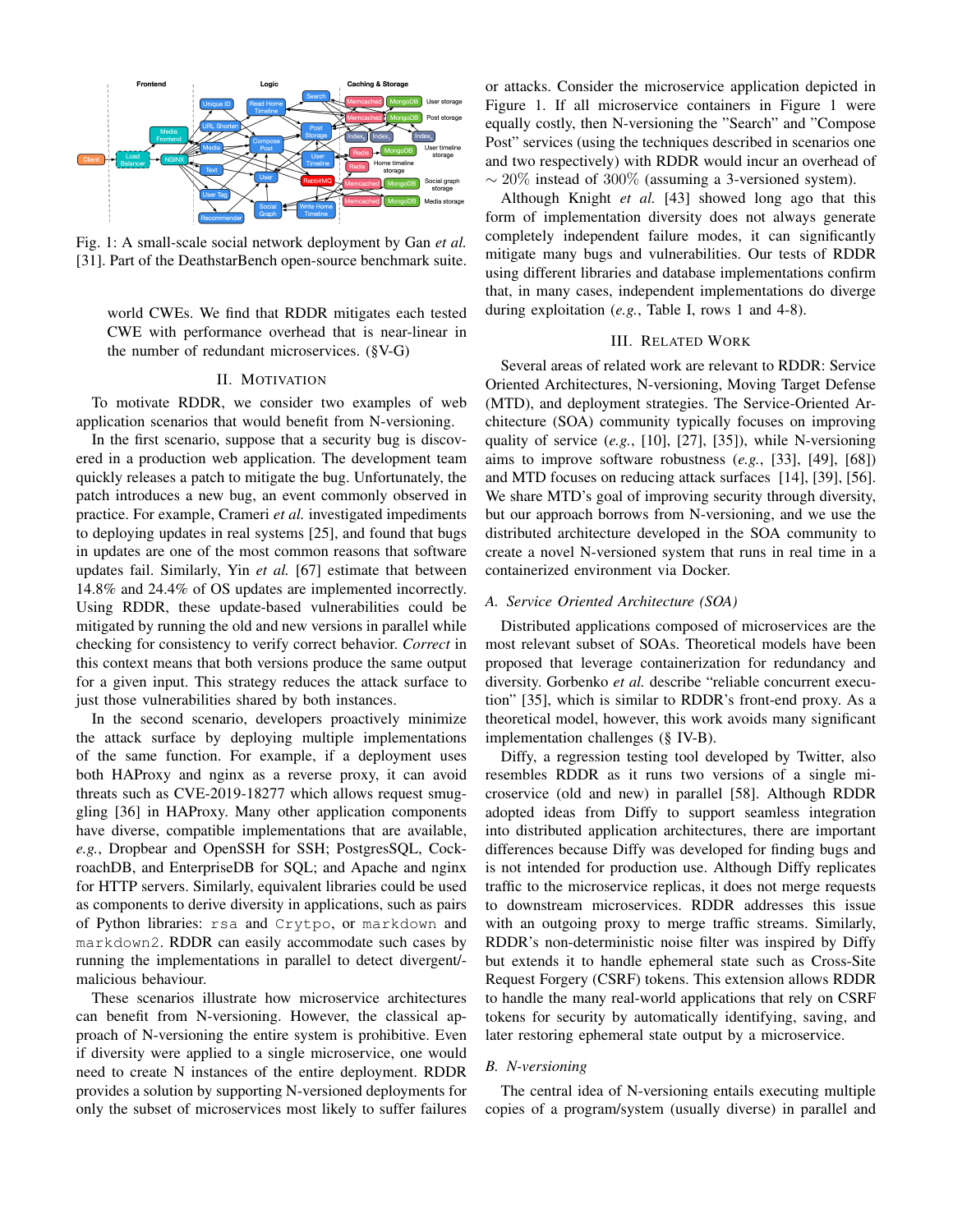checking outputs for consistency. Early examples include systems that run redundant components in hardware to produce reliable computation in computers [46] and aviation [62], [65]. When divergence is detected N-versioned systems typically vote to decide which output to accept. Software implementations of N-versioning—also known as Multi-Variant and N-Variant Execution— typically halt execution when divergence is detected, either restarting the system from scratch or from a "refresh state" before continued computation [22], [24], [60], [61].

Gholami *et al.* used N-versioning to reduce server load and improve performance of distributed applications [33]. They varied service instances by changing the number of available features, with light-weight instances handling requests that do not require the full feature set. Their defense is similar to a MTD (not redundant) and because their architecture focuses on efficiency, their diversity methods are unlikely to provide a security benefit.

Otterstad *et al.* describe a theoretical system for deploying diverse microservices behind a controller [49]. Their proposal resembles RDDR's use of N-versioned microservices with divergence triggering blocked responses. Because this system is a theoretical model, it does not address the challenges faced by real-world implementations discussed in Section I.

Österlund *et al.* propose N-versioning (called multi-variant execution) to improve robustness of the Linux kernel [68]. Similar to RDDR, this work aims to protect against information leaks by deploying two diverse kernels in parallel. They use a *variant generator* to manually create variations among the kernels, which may diverge in the presence of information leaks. Our approach relies on diversity that is derived organically, by multiple teams implementing the same software specification in isolation [13], [41], [42], from different versions of software, and automatically from the OS.

RDDR's two version approach is similar to that of Hosek *et al.* [37] who studied a similar deployment strategy in nonmicroservice environments. Their method compares system call traces of the two programs, which is both computationally expensive, and can lead to false positives, *e.g.*, when refactored code is labeled as "divergent" even if the output of the programs is identical on all inputs. RDDR does not attempt to determine which version is correct, treating all divergence as problematic, since divergence could indicate a bug or vulnerability in either version.

# *C. Moving Target Defense (MTD)*

MTD systems diversify applications over time rather than running multiple variants concurrently. Some MTD systems consider distributed server applications [14], [39], [56], and Torkura *et al.* use MTD to randomize the attack surface of cloud applications [56]. Their approach is data-driven and prioritizes high-risk vulnerabilities by aggregating known microservice vulnerabilities and comparing their CVSS scores [7] and OWASP ratings [2]. By paying the price of N-versioning we are able to leverage the protection provided by all versions simultaneously, unlike an MTD system which only reaps the benefits of the version it is currently running (*i.e.*, an attacker can persist until the MTD system is running a version it can exploit).

Some MTD diversity strategies can be adopted in the RDDR framework, such as that proposed by Taguinod *et al* [55], which uses two different methods to create diversity. The first, translates PHP applications to Python automatically. The second takes advantage of the translation layer between MySQL and PostgreSQL databases, allowing them to switch the backend database periodically to prevent attacks. The translated application could be run (in parallel with the original) by RDDR and the database translation layer could be imported using RDDR's protocol support module described in Section IV-B1. Diversity created in this way is powerful, but requires the developer to expend resources creating translations from one application to another. We elected to use readily available diversity (§ IV-C) to alleviate the burden on developers.

Although some strategies for generating MTD application diversity can be adopted by RDDR, MTD *network shifting* defenses cannot. These defenses include port hopping and network address shifting [50]. Network-based defenses are not applicable to RDDR's threat model because they defend against the reconnaissance phase of network attacks by periodically shifting network configurations. RDDR assumes an adversary that is exploiting an application through a frontfacing interface that is always available, even in the face of shifting network configurations. Further, the Kubernetes environment typically has a single publicly accessible IP address, with inner containers using unrouteable IP addresses that are inaccessible from outside the deployment.

## *D. Other Deployment Strategies*

Proxies such as Envoy [20] and nginx [48] offer a feature called "traffic shadowing." In traffic shadowing, traffic to a microservice in a production deployment is replicated and forwarded to a "shadow" copy, enabling developers to perform regression tests on real-world traffic. However, the proxy ignores all traffic returned by the shadowed instance and does not actively protect the microservice. By contrast, RDDR sits on the critical path of traffic and monitors communication to and from the protected microservices. Unlike a shadow proxy, RDDR also copes with applications that exhibit random noise or instance-specific state.

## IV. RDDR DESIGN AND IMPLEMENTATION

This section describes our threat model, presents our design, and recounts implementation details.

# *A. Threat Model*

We assume that the attacker's goal is to leak data from a distributed application by exploiting one or more vulnerabilities in the application's constituent microservices, *e.g.*, using cross-site scripting in components with known vulnerabilities. We assume that the attacker extracts data through one of the microservice endpoints, rather than a side channel. A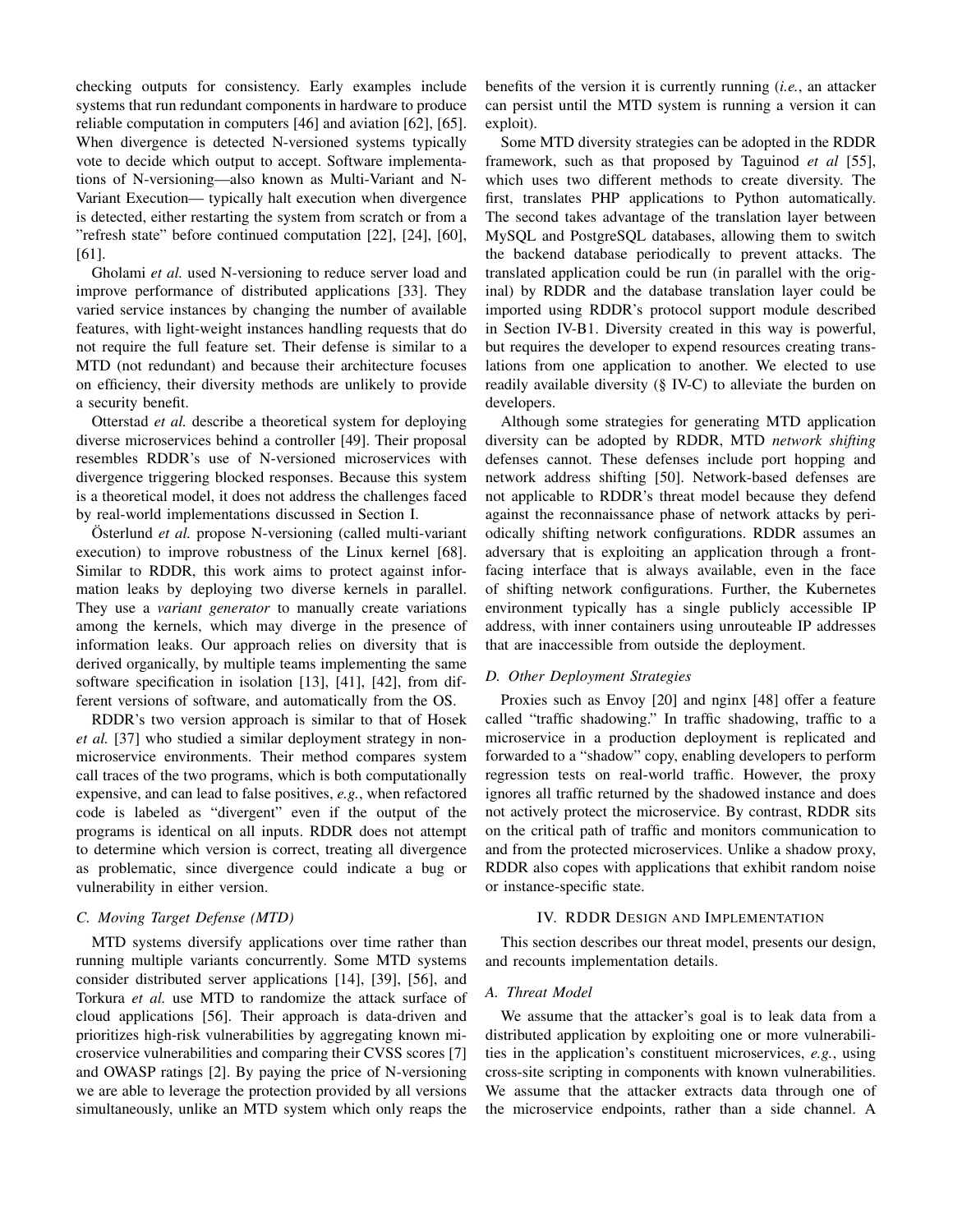

Fig. 2: RDDR schematic: PM denotes Protected Microservice. Colors represent: external traffic (gray), RDDR (blue), and the replicated protected service (green).

vulnerability is considered mitigated if the information leak is detected and blocked. Lastly, the attacker is assumed to be unprivileged in the context of host system administration and in the context of the web application. Although we exclude side channel leakage, prior work addresses such leakage[s] (*e.g.*, [11], [15], [47]).

RDDR intercepts attacks that cause insecure data to be returned or passed between microservices in the deployment, which allows RDDR to detect relevant attacks from five of the Top Ten OWASP Application Security Risks [54]: broken access control, cryptographic failures, injection, insecure design, and security misconfiguration (A1-A5). The majority of attacks in OWASP A6-A10 do not explicitly cause data leaks and thus are not within our threat model.

#### *B. RDDR*

There are four main phases of a RDDR proxy for a protected microservice: *R*eplicate, *D*e-noise, *D*iff, and *R*espond. Traffic is first replicated by the incoming request proxy and sent to each instance. The response from the instances are **de-noised** to eliminate known variance, before RDDR diffs the responses to detect divergent behavior. Finally, RDDR responds to the client. The response is either the unanimously response from the N versions or, in the event of divergence, a web page indicating that RDDR intervened. If the protected microservice requires communication with a microservice inside the deployment, all outgoing requests are verified for consistency by an outgoing request proxy.

RDDR enhances application robustness with low overhead by exploiting the distributed nature of cloud applications. By creating multiple instances of only critical microservices, RDDR avoids the cost of diversifying the entire application, which can be significant [21]. Modern container orchestration tools such as Kubernetes [52] and Docker Swarm [9] simplify the process of replicating microservices from a base image. This pre-existing infrastructure, and the fact that RDDR was designed to be run as a container using a Docker image, make RDDR straightforward to deploy.

RDDR is written in Python 3.8 with source code freely available online under the MIT License. Architecturally, RDDR can be visualized as a set of proxies which sit on either side of the N instances of the protected microservice (Figure 2). Both proxies operate at the transport/socket layer, bind to an IP and one or more ports to await incoming connections.

The RDDR Incoming Request Proxy handles request traffic sent to the protected microservices. Both the incoming requests and their responses pass through the Incoming Request Proxy which maintains the state required to handle SSL/TLS connections. The proxy replicates the request, makes any necessary modifications (§ IV-B3), then forwards it to all instances. The Incoming Request Proxy compares the response from each instance for consistency. Traffic is tokenized and compared for divergence according to the application layer protocol (*e.g.*, HTTP, SQL, *etc.*). If divergence is detected, excluding non-deterministic noise (§ IV-B2), the proxy closes the connection to the client and halts communication. This approach avoids information leaks or other problems but disrupts only the diverging instances.

Deployed "behind" the application instances are zero or more RDDR Outgoing Request Proxies, depending on the number of microservices the protected microservice communicates with. This proxy monitors traffic flowing between the instances and another microservice in the deployment, with one proxy assigned for each distinct microservice. The proxy detects information leaks on connections *initiated* by the protected service. The Outgoing Request Proxy is a dual of the Incoming Request Proxy, monitoring messages produced by the N instances for consistency.

*1) Protocol Support:* RDDR supports multiple transport and application layer protocols. It currently supports unencrypted TCP and encrypted SSL/TLS (via Python's SSL library) at the transport layer. It also supports some application layer protocols, including PostgreSQL, HTTP, and JSON. Support for application layer protocols is implemented by Python modules that comply with a standard interface, allowing developers to extend RDDR to support other protocols. These modules handle all protocol-specific tasks such as tokenizing, differencing traffic, and traffic modification.

The application protocol modules tokenize responses from the instances and monitor for divergence according to the semantics of the protocol. For example, the HTTP module tokenizes at the newline boundary and compares lines. If necessary, it also interprets the HTTP header and decompresses the message before differencing, and it saves CSRF tokens (§IV-B3). The PostgreSQL module tokenizes traffic into separate messages according to the PostgreSQL message format [1] and differences messages of known critical types.

*2) Handling Nondeterminism:* A crucial feature missing from earlier theoretical models is a method for distinguishing random noise from relevant divergent behavior. This occurs any time the N microservice instances send a random string to the client, *e.g.*, when the instances send PHP session IDs that web applications use to uniquely identify users. Because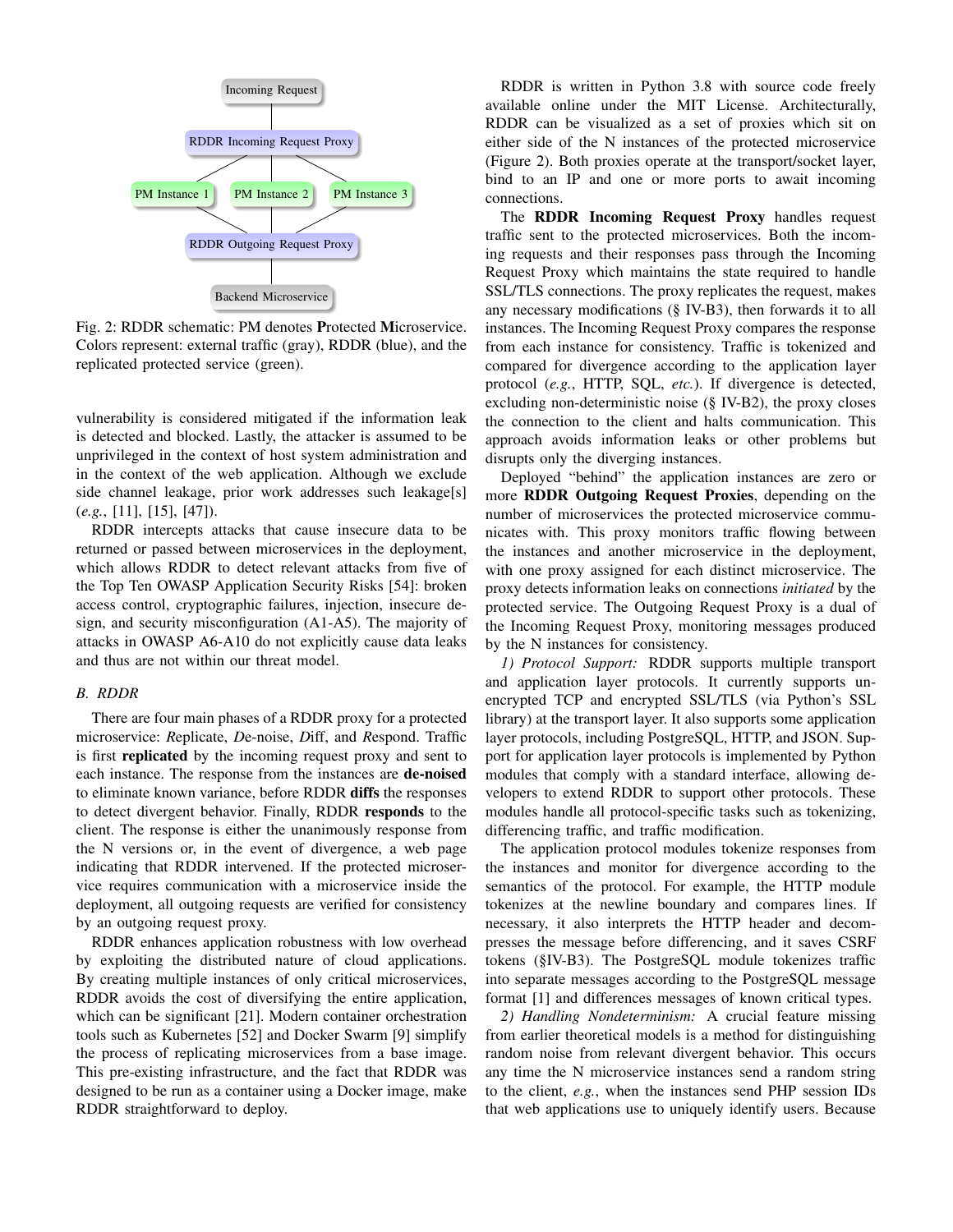each of the N instances generates a different random string, traffic will diverge even in the absence of a bug. RDDR addresses this similarly to Diffy [58] by deploying two identical instances, the *filter pair*, of the microservice (no diversity applied) and using them to determine which divergences are problematic and which arise from nondeterminism. RDDR's filtering assumes any divergences in the filter pair are benign. With filtering enabled, RDDR identifies a divergence if any instances *except* the "filter pair" produce non-identical output. The filter pair must detect any non-deterministic behavior to avoid false-positive divergences. Therefore, we assume a cryptographically-secure source of randomness to avoid duplicate values.

*3) Handling Ephemeral State:* Client-server handshakes that use ephemeral microservice state complicate RDDR Nversioning. For example, CSRF tokens are strings randomly generated by the server and embedded in HTML forms requested by clients to prevent CSRF attacks. Such tokens protect against a user who is tricked into submitting POST data to the server via a malicious link. Without special handling, such tokens would appear to the N-version monitor as nondeterministic noise, triggering a divergence. RDDR addresses this by modifying the message sent to each instance to ensure that each instance receives the correct token.

Specifically, RDDR's HTTP handler plugin stores the values that it identifies as CSRF tokens and reinserts them when needed. The plugin scans the traffic sent to the client, noting lines that differ across all instances. Within those lines, it looks for the character ranges that differ, and if they are alphanumeric and at least ten characters long, the plugin saves them. The criteria for saving—alphanumeric and at least ten characters—was determined empirically and correctly identified all CSRF tokens in our evaluation. The plugin maintains a mapping between tokens and microservices. It then substitutes the correct token for each microservice before forwarding. Because they are ephemeral, tokens are deleted after forwarding. In our current system, only the HTTP extension implements this feature.

*4) Handling Known Variance:* Although RDDR anticipates many sources of benign divergence and handles them automatically, some are out of scope for RDDR. For example, if different versions of the same application are deployed behind RDDR, and a user requests the software version, RDDR will identify deterministic divergence. To mitigate this and similar issues, we support *manual* configuration of RDDR to ignore application-specific benign divergence (through RDDR's configuration file). This is currently implemented for the PostgreSQL plugin.

## *C. Acquiring Program Variants*

Because RDDR requires unanimous agreement among the N microservice variants, the attack surface of the system is the intersection of the attack surfaces of all instances. The success of this strategy depends on the diversity and independence of the constituent microservice instances, which must also preserve desired behavior. There are several sources of effective diversity in this setting, including: independent implementations, different versions of the same implementation, and system/process level diversity. The RDDR architecture supports each of these.

All of our diversity methods assume the threat model described in Section IV-A, except version diversity which also assumes that there are no feature changes between versions, *i.e.*, the only code edits are those that affect patch vulnerabilities. Consequently, if the protected microservice is undergoing rapid functionality changes (*e.g.*, adding API calls), we suggest that developers adopt another source, such as library diversity. We tested a wide variety of diversity sources in our experiments to illustrate RDDR's flexibility, but we do not assign them a hierarchical ordering of importance. For general applications such as proxies and databases, we recommend adopting diverse implementations (§ V-C); and for highly specialized containers, we recommend diverse libraries (§ V-A). As mentioned above, if the only updates to the mircroservice are those that address vulnerabilities, then we recommend version diversity (§ V-D).

Diverse implementations of a particular microservice function may be available from different vendors. By 'function,' we mean a logical component of a system such as a database or proxy that performs a specific task. Databases like PostgreSQL, *e.g.*, implement a well-specified query language and network protocol, as do CockroachDB [23] and EnterpriseDB [28]. Because these three applications use the same network protocol and have the same functionality, it is straightforward to deploy them as diverse instances of the same logical database.

A related approach uses different versions of an application from a shared codebase. This technique can help close vulnerabilities in an older version of the microservice while simultaneously preventing exploitation of new bugs that might be introduced by a software update. We assume that each version shares at least the set of features required by the larger application. This technique was explored by Hosek *et al.* in [37], who found that new vulnerabilities introduced by software updates could be successfully mitigated by deploying them in parallel with older versions. Malicious inputs may trigger divergence in the patched code causing RDDR to intervene, however, the desired effect of stopping information leakage is obtained.

There are also automated ways of generating diversity that do not incur software development overhead (*e.g.*, Forrest *et al.* [16] and Cox *et al.* [24]). The OS can diversify software at the process level by randomizing the address space, inserting randomized stack guards, and using disjoint code layouts. Prior works such as [32], [44], [59] have explored N-versioning implementations relying on these techniques. Developers can also leverage compilers to introduce diversity. Larsen *et al.* [45] provide a useful overview of state-of-the-art techniques for automating software diversity, including mutating and reordering basic blocks, randomizing the stack layout, and inserting garbage code, among many other techniques. Rebaudengo *et al.* [51] use compiler-based diversification to increase soft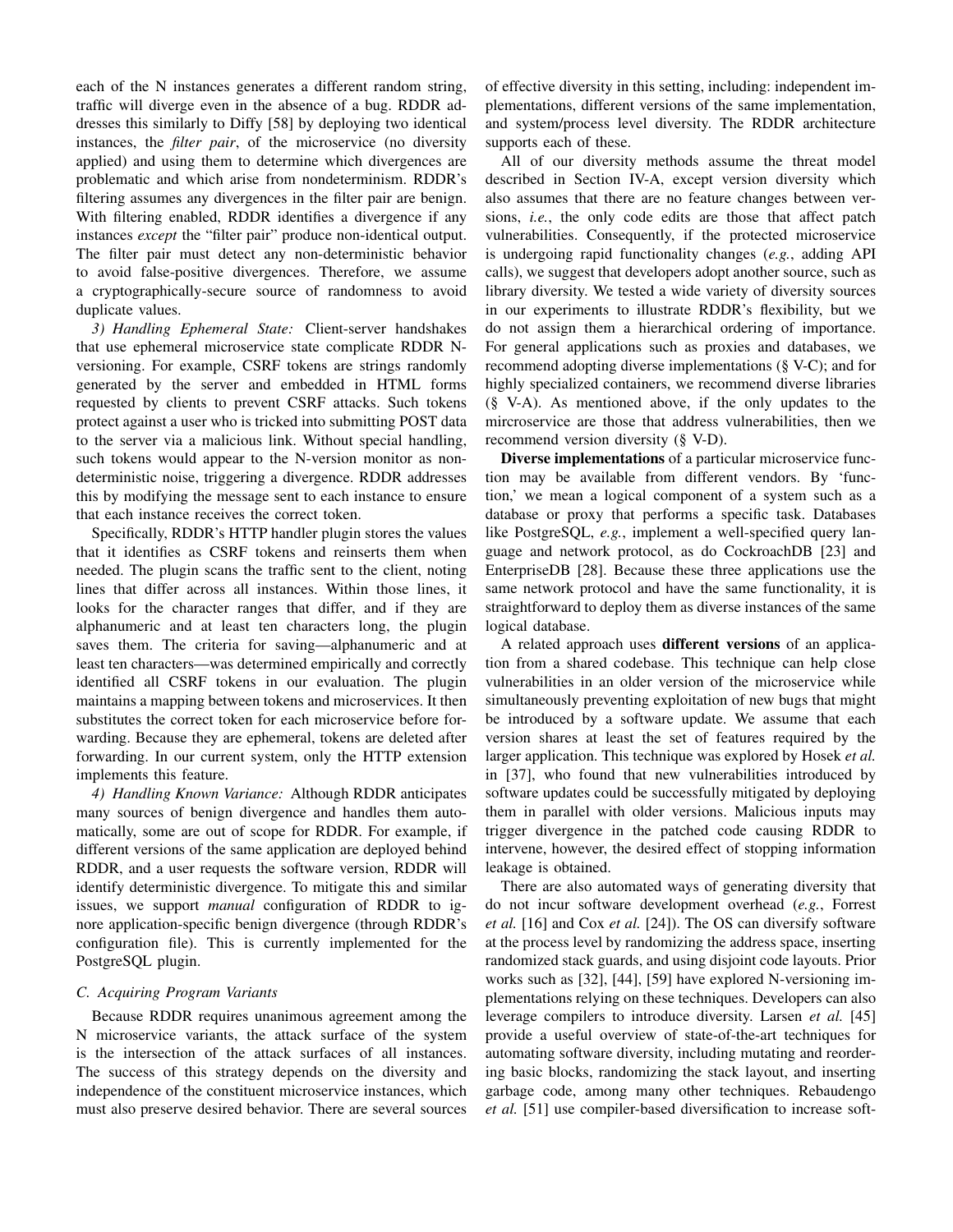ware robustness to transient hardware errors. AVATARs, a project from NEC Laboratories, uses a combination of diverse compilers and source-to-source translators to yield diverse executables from a single codebase [53]. These methods can be readily accommodated by RDDR. We illustrate this in Section V-E with ASLR derived diversity.

# *D. Limitations*

RDDR is vulnerable to Denial-of-Service (DoS) attacks. Consider the case where three different versions of an application are deployed and one has a bug that causes runaway CPU utilization creating a DoS. The N-versioned system will be vulnerable to this DoS unless it causes a divergence. While out of scope for this paper, this DoS issue could be mitigated with a timeout counter. Other DoS attacks can be mitigated by using automated signature generation (*e.g.*, [40]) to defeat an attacker who repetitively triggers divergence by entering the diverging input repeatedly.

RDDR potentially broadens the timing attack surface. Consider application A deployed alongside application B. A contains no timing bugs, whereas B contains one timing bug that can leak sensitive information: Suppose B takes longer to respond to a login request with a valid username than one with an invalid username. If A and B are deployed together and RDDR waits for them both to respond, the timing channel in B remains exploitable. Prior work from Yin *et al.* explores how to deter attackers from exploiting the weakest instance in an N-versioned deployment to learn information via a side channel [66].

N-versioning is not applicable to services that generate instance-specific secrets that expect a unique user response, such as multi-factor authentication. If a microservice protected with RDDR does generate secrets (*i.e.*, unique values) that flow directly or indirectly to the client, then the de-noising step would cause RDDR to deny all traffic. For example, if one were to 2-version a multi-factor authentication microservice, each version would expect a different responses from the user. Because the user would only be supplying the correct response to one of the microservices, the other would fail to authenticate causing RDDR to intervene in the connection.

Microservices containing time-varying information in their outputs could generate a false positive in RDDR. Consider a microservice that reports a coarse-grained timestamp. If a request is made on a time boundary to a two-version deployment with non-deterministic filtering, it is possible that the filter pair both receive timestamp  $t$  whereas the third instance receives time  $t + 1$  generating a false alarm. This issue is easily addressed using the method discussed in Section IV-B4 for handling known variance, although we have not found it to be an issue in testing.

# V. EVALUATION

We evaluate RDDR's performance using several different deployments, diversity generation methods, and vulnerability types, summarized in (Table I). Each deployment was hosted on real hardware, and the relevant Kubernetes files are available [63], [64]. Our evaluation covers five OWASP categories and three kinds of diversity: independent implementations, multiple software versions, and automaticallygenerated diversity (address space randomization). Subsections V-A through V-E describe our setups, the vulnerabilities, and results. We also consider a large-scale distributed application, GitLab (§ V-F), which incorporates many industry best practices for security. Finally, we conduct a detailed performance evaluation to study the overhead incurred by Nversioning with RDDR (§ V-G).

# *A. Library diversity in RESTful APIs*

We use the term 'RESTful' to refer to APIs that call functions on stateless servers with deterministic output. We evaluated four different CVEs involving RESTful architectures: 2020-13757, 2020-11888, 2020-10799, and 2014-3146 (Table I). We generated diversity using two implementations of otherwise identical libraries, and RDDR mitigated each of the four CVEs. In each test case we compared two instances: the vulnerable library corresponding to the CVE and a library with similar functionality but a different code base.

CVE-2020-13757 was mitigated using the rsa and crypto Python libraries as variants to decrypt RSA encrypted data. CVE-2020-11888 was mitigated using the markdown2 and markdown Python libraries as variants to sanitize user input markdown. CVE-2020-10799 was mitigated using the svglib and cairosvg Python libraries as variants to transform svg files into .png files. Finally, CVE-2014-3146 was mitigated using the lxml Python and the sanitize-html Node.js libraries to sanitize user input XML. To create RESTful servers with access to Python libraries, the function calls were accessed using flask servers, and for the Node.js sever we used the http library.

These examples demonstrate that RDDR is compatible with RESTful architectures, that diversity can be created by running servers with identical APIs but different libraries, and that generating diversity using libraries written in different languages is effective against this class of CVEs.

# *B. SQL Injection*

The Damn Vulnerable Web App (DVWA) is a website that illustrates many common web vulnerabilities [26]. It is an educational tool that can be configured for different security levels. DVWA contains an SQL injection in which an attacker modifies a benign query to inject malicious queries. A common defense is query sanitization, which detects characters of the user's input, such as apostrophes and quotation marks, and prevents them from being interpreted as SQL syntax. Different DVWA security levels sanitize user input to varying degrees.

We used RDDR to harden DVWA against SQL injections, which tested the outgoing request proxy and its ability to handle ephemeral state. We modified DVWA slightly to use an external database and deployed three instances of the DVWA frontend, which communicated with a single backend database through RDDR's outgoing proxy (*e.g.*, Figure 2 illustrates this, with the DVWA protected microservices labeled 1-3 and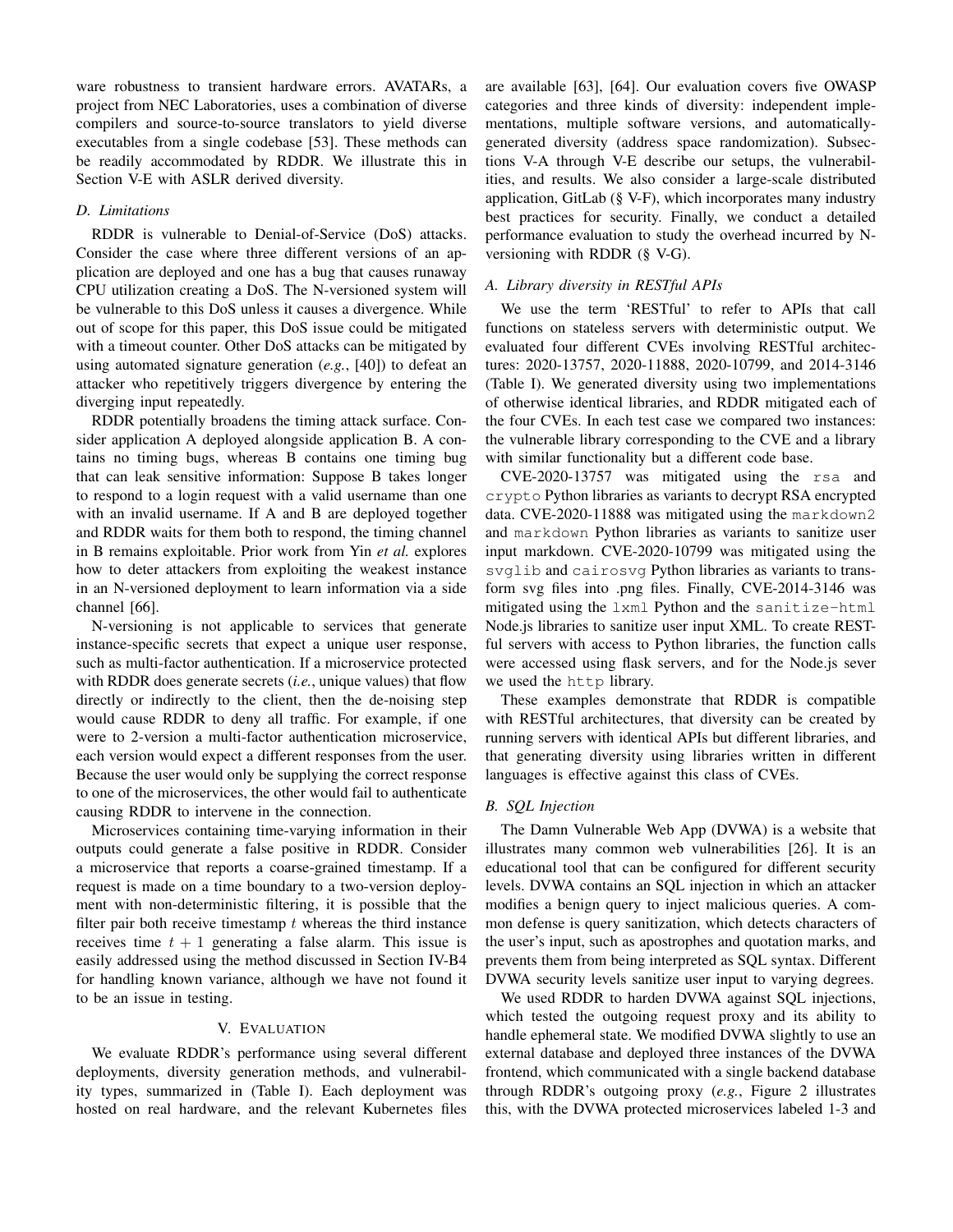| <b>CVE</b> | Microservice/program  | Exploit                                                         | <b>CWE</b> | Mitigated | OWASP <sup>#</sup> | Diversity                         |
|------------|-----------------------|-----------------------------------------------------------------|------------|-----------|--------------------|-----------------------------------|
| 2017-7484  | PostgreSQL            | Exposure of sensitive informa-<br>tion to an unauthorized actor | 200,285    |           |                    | Identical API, different program. |
| 2017-7529  | Nginx                 | Integer overflow                                                | 190        |           | N/A                | Version number.                   |
| 2019-10130 | PostgreSQL            | Improper access control                                         | 284        |           |                    | Version number.                   |
| 2019-18277 | <b>HAProxy</b>        | HTTP Request Smuggling                                          | 444        |           |                    | Multi-program.                    |
| 2014-3146  | 1xml lib/RESTful      | Cross site scripting                                            | Other      |           | $3*$               | Library in different language.    |
| 2020-10799 | svglib lib/RESTful    | Improper restriction of XML<br>external entity reference        | 611        |           |                    | Compatible libraries.             |
| 2020-13757 | rsa lib/RESTful       | Use of risky crypto                                             | 327        |           |                    | Compatible libraries.             |
| 2020-11888 | markdown2 lib/RESTful | Cross site scripting                                            | 79         |           |                    | Compatible libraries.             |
| N/A        | <b>DVWA</b>           | SQL injection                                                   | 89*        |           |                    | Multi-programming.                |
| N/A        | <b>ASLR POC</b>       | Heap overflow                                                   | 122*       |           | N/A                | Random memory layout.             |

TABLE I: RDDR vulnerability mitigations. Items marked with an asterisk are unofficial *i.e.*, assigned by the authors and not a governing body such as NIST. CVE-2017-7484 has two CWEs, one assigned by NIST the other by Redhat. For CVE-2014- 3146, the CWE assignment of "Other" was designated by NIST. Common Weakness Enumerations (CWEs) were assigned to OWASP numbers using the official mapping [38].

the database labeled 'backend microservice'). The DVWA instances were configured with different levels of security and sanitized user input differently. One instance was configured for high input sanitization, and the other two instances, forming the filter pair, performed no input sanitization. As expected, RDDR diverged when the SQL attack was launched. Although slightly contrived, this example emphasizes the role of the outgoing proxy, which enabled the N instances to communicate with a single backend database and was instrumental in detecting the divergence. It also highlights the way RDDR handles known ephemeral state of web applications.

RDDR prevents the SQL injection, while processing benign traffic normally. When the user requests the SQL Injection demo page, the request is forwarded by RDDR's incoming proxy to every instance of DVWA's frontend. Each instance returns the web page containing an input form and CSRF token. As described in Section IV-B3, RDDR automatically identifies the CSRF tokens and saves them, forwarding the page sent by the first instance.

#### *C. Diverse microservice implementations*

In some cases, multiple vendors offer products that comply  $\frac{1}{2}$ with the same interface but have different implementations. To be applicable, each implementation must implement the same application layer protocol (*e.g.*, HTTP), or a translation layer must be available so all benign traffic looks identical across all instances. Here we examine two CVEs and diverse microservice implementations as the source of diversity.

*1) Reverse Proxies:* In the first example, RDDR protects a reverse proxy, and we document the work required to add RDDR to an existing deployment. RDDR successfully mitigates CVE-2019-18277 [8], a vulnerability in HAProxy (version 1.5.3) that allows HTTP request smuggling [36], by using nginx as a diverse implementation of a reverse proxy. To test the CVE we created a simple service (S1) which contains an API call that should not be invoked directly from outside the deployment. To enforce this requirement both HAProxy and nginx were configured to deny the API call when proxying, When the client sends a malicious request string, the request is not filtered by HAProxy and passed on to S1. Nginx however, is not susceptible to request smuggling and does not pass the request to S1. This causes a divergence in the values returned by the proxy's calls to S1, and RDDR prevents the response from reaching the client. This exploit causes two divergences—in the information returned to the client and in data sent from the protected microservice. Thus, the exploit could also have been mitigated by monitoring microservice output via the outgoing request proxy.

The addition of nginx to the deployment was straightforward, requiring a total of 174 lines of configuration split between six configuration files, many of which were slight modifications of easily available default configuration files. The total time to add RDDR to the deployment was approximately one hour.

*2) Databases:* CockroachDB and PostgreSQL are two examples of databases that can be deployed together behind RDDR without a translation layer. We used two Postgres instances and one CockroachDB instance to mitigate CVE-2017-7484, an information leak in Postgres versions up to 9.2.20 [4].

```
1 CREATE FUNCTION leak2(integer,integer) RETURNS
          boolean
         2 AS $$BEGIN RAISE NOTICE 'leak % %', $1, $2;
              3 RETURN $1 > $2; END$$
         4 LANGUAGE plpgsql immutable;
    5 CREATE OPERATOR >>> (procedure=leak2, leftarg=integer
, rightarg=integer, restrict=scalargtsel);
6 SET client_min_messages TO 'notice';
7 EXPLAIN (COSTS OFF) SELECT * FROM some_table WHERE
col_to_leak >>> 0;
```
Listing 1: Exploit for CVE-2017-7484

The vulnerability is a bug in how Postgres enforces access control during query planning. An attacker can leverage a custom-defined function and operator to leak information with a SELECT query. Although protected data is not leaked in the query results themselves, it is leaked when the database creates the query plan, which passes sensitive information to the attacker's custom operator. We assume that a protected table exists within the database. An unprivileged user can use the exploit shown in Listing 1 to create a custom operator that leaks this table during query planning.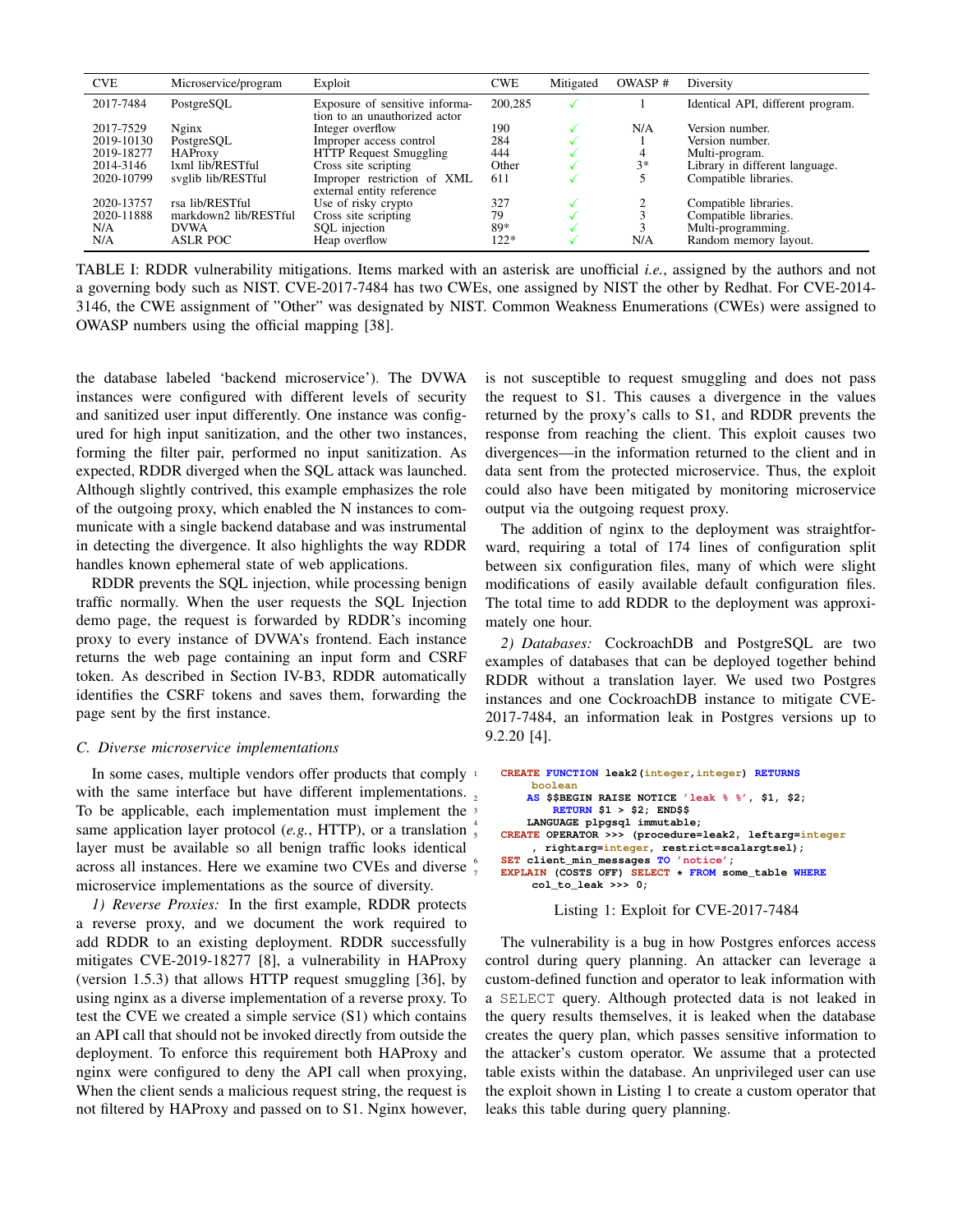Because the vulnerability affects Postgres but not CockroachDB (CockroachDB does not support user-defined functions and operators), RDDR mitigates it successfully. If these features were required by the application, this particular diversification would not be appropriate. That is, all instances of the N-versioned deployment must share the minimum set of required features to implement the target application. In addition, the diverse implementations must be configured to behave identically under normal operation. For example, in our deployment we configured Postgres' transaction isolation level to match CockroachDB, which forces serializable isolation (the strictest setting). In our evaluation, RDDR was configured to anticipate the different software version strings. There may be other application complexities which that developer has to specify for RDDR. For example, the PostgreSQL query language does not require any particular row order unless specified by the ORDER BY keyword, and each implementation is allowed to order rows arbitrarily. If they differ, then RDDR will block the benign traffic.

Once the N instances were configured, CVE-2017-7484 was mitigated. The exploit shown in Listing 1 fails at the first step. The Postgres instance indicates successful creation of the custom function, whereas CockroachDB raises an error indicating that the feature is not supported. RDDR identifies the divergence and breaks the connection before either response can reach the client. If the attacker tries to reconnect and proceed with subsequent steps of the attack, the final EXPLAIN query which causes the leak is always blocked. This example demonstrates that RDDR successfully protects the system even when an attacker is aware of RDDR and the N-version deployment. One might object that the user should always choose the more secure implementation, but in many cases, this is not known at deployment time. The example also demonstrates the feasibility of deploying very diverse implementations of the same logical function behind RDDR, and it illustrates some of the challenges we encountered, such as unspecified row order behavior.

As with any diversity method, this example is susceptible to common mode failures. However, the Project on Diverse Software found that common mode failures in diverse software implementations are rare, and the few that do appear generally arise from a flaw in the specification itself rather than a recurrent bug present in every codebase [18].

# *D. Varying microservice versions*

Next, we consider different versions of the same microservice as a source of diversity. Nginx is a widely used proxy for web applications, and CVE-2017-7529 [5] exploits versions up to 1.13.2 with an integer overflow that can leak sensitive server information. The vulnerability arises from a bug in how nginx processes a content range request. The attacker sends a specially crafted Range header in a HTTP request, nginx fails to check its bounds which leads to an integer overflow when calculating the size of the payload to return, causing it to return data past the end of the requested document to the client.

To mitigate this vulnerability, we deployed a three-version configuration of nginx, with the two instances comprising the filter pair running version 1.13.2, and the third instance running 1.13.4 which is not vulnerable. This example models a hypothetical deployment strategy where developers deploy old and new versions of the same application in parallel behind RDDR to patch bugs in the old version while protecting against any new bugs accidentally introduced by the patch. We ran the exploit against the N-versioned nginx and RDDR successfully aborted the connection. RDDR observes that one instance's response is much longer than the other's and treats this as divergent behavior.

N-versioned deployments of multiple versions are straightforward to deploy because of the way that containerized platforms like Docker handle versioning. These platforms have built in support for specifying image versions by tag. Thus, the deployed version can be changed by simply changing the specified version tag.

## *E. Generating Diversity with ASLR*

RDDR can prevent pointer leaks in the presence of ASLR which, *e.g.*, were used in the heartbleed [3] exploit. We demonstrate this capability with a proof-of-concept C program— a simple echo server that stores the requester's message in a buffer and returns it without checking for overflow. If the requester overwrites the null terminator at the end of the buffer, the program leaks a pointer adjacent to the buffer in the stack. When the program is deployed with ASLR, this helps the attacker learn the location of an exploitable gadget. The attacker's exploit proceeds as follows: (1) send a large payload to cause the program to leak a pointer; (2) calculate the address of the gadget as an offset from the leaked pointer; (3) send an even larger payload to overwrite the return address with the calculated address of the gadget. RDDR defeats this exploit at step (1) by detecting and preventing the pointer leak. When two instances of the same binary with ASLR are N-versioned, each has a unique address space. When the attacker tries to leak a pointer, each instance reports a different address, triggering a divergence and termination of the connection to the attacker. This deployment does not require non-deterministic filtering, since RDDR's filter ignores addresses that differ in the filter pair.

This case study demonstrates how RDDR can leverage OSgenerated diversity like ASLR. Although other N-versioning systems have similar capabilities (§ III) in this space, RDDR brings this capability to the microservice setting.

#### *F. N-versioning components of GitLab*

Here we apply RDDR to GitLab [34], a popular webbased platform for hosting and collaborating on source code repositories. Because some components of the deployment are more important than others, N-versioning with RDDR is applied only to the most relevant subset of the containers.

*1) GitLab Architecture:* The GitLab application is constructed from a number of smaller microservices, some of which were developed in-house by the GitLab team and others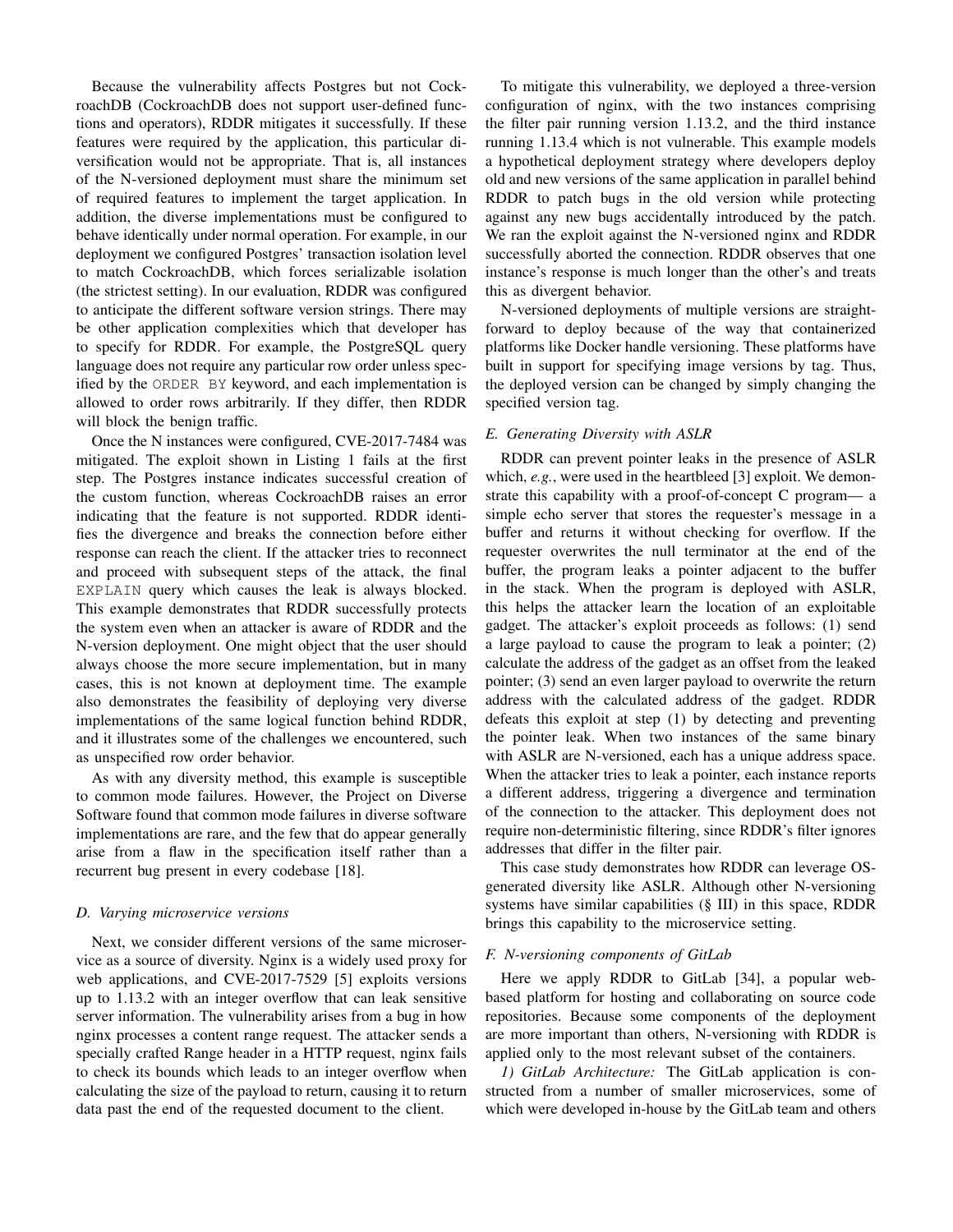that are independent open-source projects (*e.g.*, Postgres and nginx).

Figure 3 presents a simplified view of the GitLab architecture (with RDDR guarding the Postgres module). At the top of the diagram are client interfaces for SSH and HTTP(S). This traffic is routed to the GitLab shell and nginx ingress proxy respectively. From there, a request may be passed to a number of services depending on its type. For this study, we considered vulnerabilities in a particular microservice that could affect GitLab, *e.g.*, the attacks discussed in sections V-C and V-F.

*2) N-versioning Postgres within GitLab:* We consider the information leak described in CVE-2019-10130, and use RDDR to diversify the Postgres database microservice in a three-instance configuration.

```
1 -- Create leaky function, and operator to call it
    2 CREATE FUNCTION op_leak(int, int) RETURNS bool
            3 AS 'BEGIN
             4 RAISE NOTICE ''leak %, %'', $1, $2;
             5 RETURN $1 < $2; END'
        6 LANGUAGE plpgsql;
    7 CREATE OPERATOR <<< (procedure=op_leak, leftarg=int,
         rightarg=int, restrict=scalarltsel);
       8 -- Will call leaky function, printing rows to console
          .
9 SELECT * FROM some_table WHERE col_to_leak <<< 1000;
```
#### Listing 2: Exploit for CVE-2019-10130

CVE-2019-10130 affects Postgres 10.0 through 10.7, allowing a user-defined operator to leak privileged information from a table that enforces per-row security policies. We assume the presence of an SQL injection vulnerability in the frontend of the application which enables the attacker to send arbitrary SQL queries to the backend database to affect the exploit. To be vulnerable, a privileged database user must first create a table with row-level security, grant SELECT privileges to another database user, but deny access to one or more rows. The unprivileged user can then execute the exploit shown in Listing 2 to leak the protected rows. First, she creates a function that prints its arguments to the console. Then, she creates a custom operator to call this function. Finally, she executes a SELECT query that invokes her custom operator. The SELECT query itself will not return the protected rows, since access control is properly implemented for SELECT. However, the function will still be passed the value of column 'a' from every row in the table, and the function can leak them out.

We compose the N-versioned Postgres deployment from three instances of Postgres, two at version 10.7 (buggy filter pair) and a third at version 10.9 (fixed). During the exploit, RDDR detects the difference in behavior between 10.7 and 10.9 and aborts the connection. The modifications to the GitLab architecture are shown in Figure 3. An empty database is initialized with the schema for GitLab and instantiated in each instance. GitLab is configured to use an external Postgres database and RDDR's incoming proxy, which forwards all queries to every Postgres instance. All benign GitLab functions remain fully operational: users can log in, create projects, view projects and more, and RDDR does not interfere. Only



Fig. 3: Modified GitLab architecture with Postgres replicated behind RDDR(bottom left).

when a neighboring container launches the described exploit does RDDR react, closing the connection to the client before protected rows from the table are leaked.

This deployment shows that RDDR functions robustly when deployed in a complex system with high levels of benign traffic. It also illustrates how RDDR can be deployed to protect individual services, which is much more scalable than monolithic approaches. This enables developers to pay the cost of protecting only the most critical services in their application, maximizing reliability and minimizing overhead.

#### *G. Performance*

*1) TPC-H Benchmark Performance:* By design Nversioned systems incur the overhead of executing multiple versions in parallel. RDDR minimizes this cost through micro-versioning—replicating and diversifying only the most vulnerable microservices, *e.g.*, those that handle unmodified user data. The extent of this savings, however, depends on the particular configuration of microservices in any given deployment. Therefore, we quantify RDDR's overhead by focusing on a single representative component—a Postgres database.

First, we compare the performance of a single instance of a Postgres database (without RDDR) to a 3-version deployment behind RDDR, where all Postgres instances are identical, using TPC-H [6], a widely used benchmark in industry for studying database performance. The benchmark specifies a database schema and 22 test queries. We initialized each instance with a TPC-H database using a factor of 10, creating a 10GB database. We then executed all the queries (except one that could not be executed in parallel) against each of our two deployments, when they were running 1, 2, 4, 8 or 16 clients in parallel. For each query, we measured time to execute, memory usage, and CPU usage of each deployment for each number of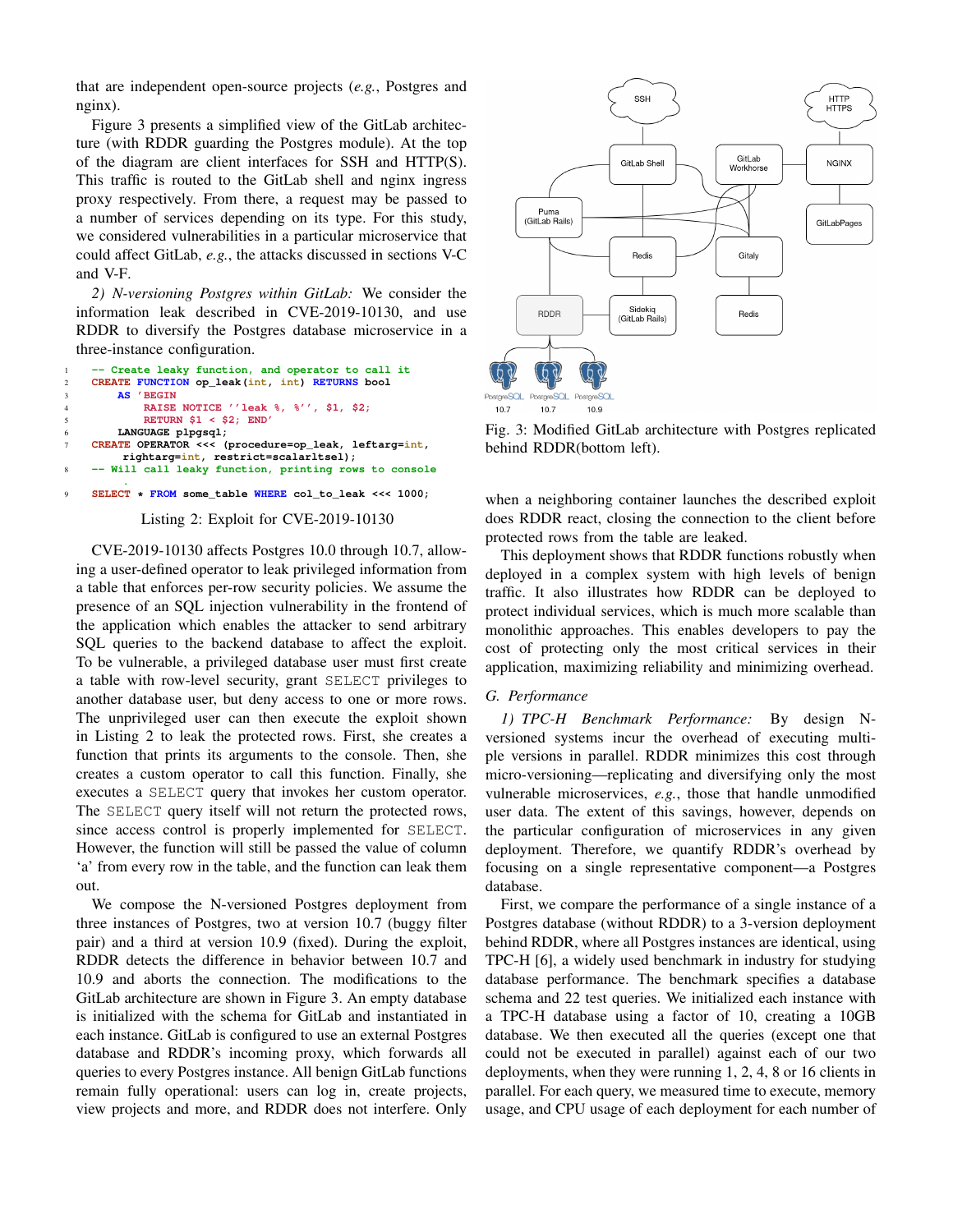

Fig. 4: Performance of RDDR normalized to the baseline and run with concurrent clients. Boxes span the  $5<sup>th</sup>$  through  $95<sup>th</sup>$  percentile. The mean for each sub-graph is depicted as a dashed line, and medians in orange.

clients. We measured only the memory and CPU usage of the process tree that comprises each deployment. All tests were run on an AWS virtual machine with 32 vCPUs and 128 GB of memory. Figure 4 reports our results, which are normalized to the performance of the baseline single-instance deployment (without RDDR).

As expected, the memory overhead of 3-versioning is approximately  $3\times$  that of a single instance as seen in the bottom plot of Figure 4. CPU utilization overhead is roughly  $3\times$  with one client, but drops quickly when run with more clients. We attribute this to the fact that Postgres quickly used all available cores to service requests in parallel for both the single-instance and 3-version deployments. Finally, the average slowdown incurred by RDDR (Figure 4 top plot, dashed line) approaches a constant value and does not increase exponentially even when the number of clients does.

*2) Throughput and Latency:* To evaluate throughput and latency, we deployed RDDR on three identical Postgres instances and evaluated using the pgbench benchmark. Its performance is compared to a baseline deployment consisting of a single Postgres instance, both with and without an Envoy front proxy. By comparing to a database proxied by an Envoy instance we can evaluate how RDDR compares to



Fig. 5: Throughput and latency for 10,000 transactions per client.

an optimized and widely used proxy designed to be cloud native. Each deployment was hosted on an m5a.8xlarge AWS machine with 32 virtual CPUs and 128 GB of memory, which we will refer to as the "server machine." The pqbench benchmark was executed from a separate m5a.4xlarge AWS machine with 16 virtual CPUs and 64 GB of memory, which we will refer to the "client machine."

Each deployment was initialized with a database of scale factor 100, creating a total of 10,001,100 table rows. We ran pgbench for different numbers of simultaneous clients, ranging from 1 to 256 in powers of two. Each client is executed in a separate thread and makes 10,000 SELECT transactions against each deployment. RDDR's performance is compared to two different baseline deployments: a single instance of Postgres with an Envoy front proxy, and a single instance without a front proxy. These experiments allow us to measure RDDR's overhead and how it compares to the cost of adding a front proxy (common in many cloud application deployments). Figure 5 shows RDDR's throughput and latency compared to each baseline. At 8 clients, RDDR incurs a 10% reduction in throughput and an 11% increase in latency compared to the single instance of Postgres behind Envoy. Above that level, the host machine became overloaded, which explains RDDR's relative performance decline.

In Figure 6, we quantify the relative CPU and memory usage of each deployment when serving 16 or 128 simultaneous clients. At 16 clients, RDDR exhibits roughly 3x memory and compute overhead, showing that RDDR incurs only a small additional overhead beyond the expected 3X cost for a 3 instance deployment. As we increase to 128 clients, however, the compute resources of the server become constrained and RDDR experiences near 100% CPU utilization.

In summary, the latency incurred is generally constant and acceptably low (Figure 5), while the memory and CPU overhead is approximately 3x for the container being protected, provided the system resources have not been exhausted (Figure 6).

### VI. DISCUSSION

In large microservice deployments, it may not be obvious which containers should be prioritized for N-versioning. Generally, any microservice that processes user input data directly is at risk for leaking data and should be given high priority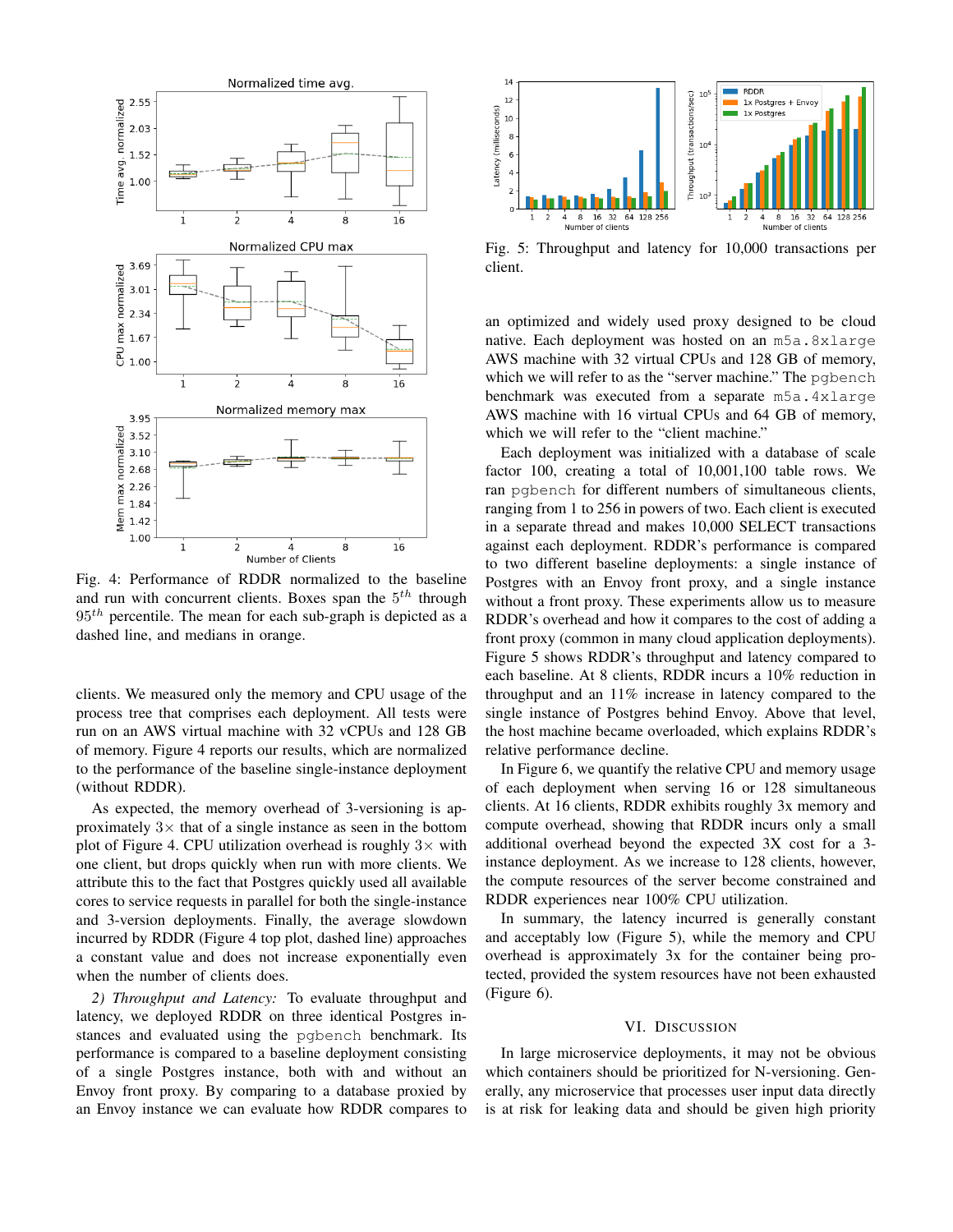

Fig. 6: Aggregate CPU and memory usage for each deployment with 16 and 128 clients.

for protection. This includes containers that contain encryption functions, parsers, tokenizers, proxies, and sanitizers (§ V). Similarly, containers that receive external input via API calls (*e.g.*, [30], [57]) are good candidates for N-versioning. Although these recommendations do not cover every possible deployment type, they include categories that are overall both highest risk and most likely to benefit from N-Versioning.

Each case study involved a different example deployment, and in each case RDDR protected the system against the tested vulnerability. Although we cannot guarantee that our results generalize beyond these examples, we are optimistic that the methods described here generalize and will defeat many similar forms of attack, and RDDR is designed to support the importation of other sources of diversity.

We evaluated RDDR's run-time performance using two benchmarks. On the TPC-H benchmark, memory and CPU overhead for one client behaved as expected with about a 3x increase for a 3-instance deployment of the micro-service. On the pgbench benchmark, we profiled throughput and latency, comparing RDDR to a single instance of a database with and without the frontend proxy. We found that, on our 32-core server, RDDR's throughput tapers off above 16 simultaneous clients, when RDDR running with three instances exhausts the parallelism of the server more quickly than the baselines running with one. Such degradation can be mitigated by upgrading to servers with more cores, or deploying each instance of the N-versioned set on a different machine; RDDR can easily be reconfigured to run distributed across multiple hosts.

RDDR is advantageous when relatively few microservices within a deployment require N-versioning, such as the Git-Lab example (Figure 3) where one service out of nine was replicated, adding three new containers. Assuming that all containers consume equal resources, the expected overhead would be 33% instead of the 3X required by traditional monolithic N-versioning. In deployments such as Netflix or Uber, which are typically composed of 100's of microservices, duplicating a few select microservices (the API sever for example) would have negligible effect on overhead.

RDDR can be used to mitigate many types of attacks, and our work highlights several important examples. However, assessing mitigations using standards such as the OWASP is problematic because specific details of an attack can vary widely. For example, (5) on the list, which encompasses *XML External Entities* (XXE), can be mitigated in some cases (as we showed for CVE-2020-10799), but not in others, *e.g.*, DOS attacks triggered by other XXE attacks. A similar issue arises if we map Common Weakness Enumeration (CWE) numbers to specific RDDR use cases since the effect of the exploit must be observable at either RDDR's incoming or outgoing proxy to be mitigated.

RDDR is not applicable to social engineering attacks where a malicious actor uses legitimate credentials to access system components. Such attacks will not cause divergence, regardless of the source of diversity.

Important areas for future work are threat models that include hardware vulnerabilities. RDDR could potentially diversify microservices at the hardware level, *e.g.*, using Kubernetes, which can orchestrate a deployment across multiple physically-diverse machines. Diversity could include the ISA (x86, ARM, MIPS, *etc.*) or the chip manufacturer (Intel, AMD, Snapdragon, *etc.*).

# VII. CONCLUSION

Microservice architectures are the dominant approach for building today's large-scale, public-facing, distributed cloud applications. By revisiting and reframing the classic security strategy of N-versioning, RDDR provides robust protection for the most vulnerable components of these systems at a fraction of the cost of replicating the entire application. This approach, together with the implementation challenges that RDDR overcomes, addresses one of the major drawbacks of N-versioning—the high cost of running the versions. RDDR can mitigate important web application vulnerabilities with minimal overhead beyond the cost of running multiple instances of vulnerable components and provides a scalable approach for protecting large complex micro-service architectures. We hope that the work presented here will bring the benefits of N-version systems to microservice architectures and contribute to improving their security.

#### ACKNOWLEDGMENTS

We would like to thank our anonymous reviewers for their insightful feedback. We gratefully acknowledge the partial support of the NSF (CCF 1908633, OAC 2115075, CNS 1817020, CNS 1704778), DARPA (FA8750-19C-0003, N6600120C4020), AFRL (FA8750-19-1-0501), Intel (SCAP and SRC 2965.001), and the Santa Fe Institute.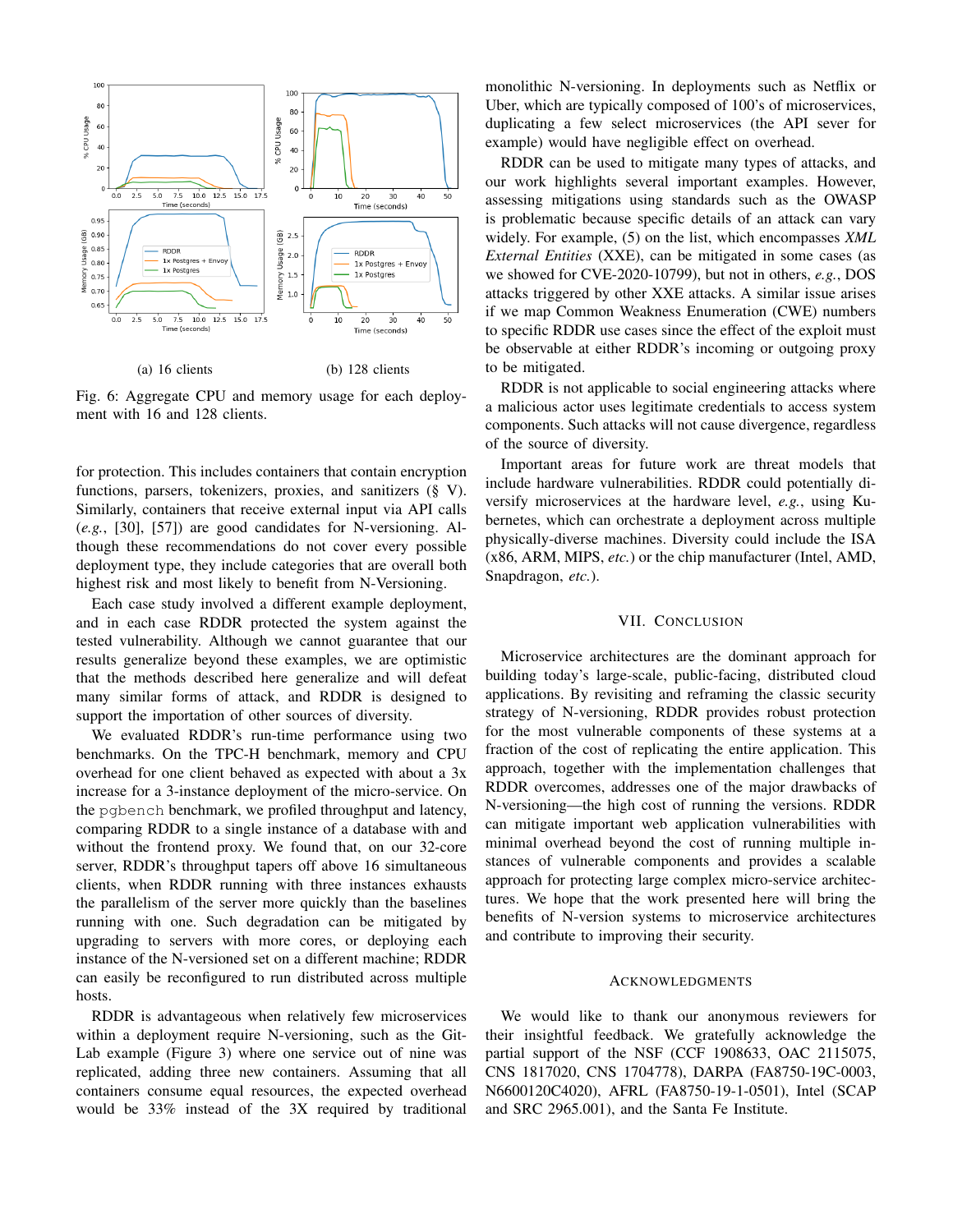#### **REFERENCES**

- [1] Message formats. In *PostgreSQL: Documentation*, chapter 52.7. The PostgreSQL Global Development Group, 12 edition.
- [2] OWASP risk rating methodology. https://owasp.org/www-community/ OWASP Risk Rating Methodology.
- [3] CVE-2014-0160. CVE Details, Apr 2014.
- [4] CVE-2017-7484. CVE Details, Jul 2017.
- [5] CVE-2017-7529. CVE Details, Jul 2017.
- [6] TPC Benchmark H. Technical Report 2.18.0, Transaction Processing Performance Council, Dec 2018.
- [7] Common Vulnerability Scoring System v3.1: Specification Document. Technical Report 3.1, FIRST.org, Inc., June 2019.
- [8] CVE-2019-18277. CVE Details, Oct 2019.
- [9] Deploy to swarm. https://docs.docker.com/get-started/swarm-deploy/, Mar 2020.
- [10] Hanane Abdeldjelil, Noura Faci, Zakaria Maamar, and Djamal Benslimane. A diversity-based approach for managing faults in web services. In *2012 IEEE 26th International Conference on Advanced Information Networking and Applications*, page 81–88, Mar 2012.
- [11] Alexandru Agache, Marc Brooker, Andreea Florescu, Alexandra Iordache, Anthony Liguori, Rolf Neugebauer, Phil Piwonka, and Diana Maria Popa. Firecracker: Lightweight virtualization for serverless applications.
- [12] A. Avizienis. The N-Version Approach to Fault-Tolerant Software. *IEEE Transactions on Software Engineering*, SE-11(12):1491–1501, December 1985.
- [13] A. Avizienis and Ling Chen. On the implementation of n-version programming for software fault tolerance during program execution. 1977.
- [14] M. Azab, B. Mokhtar, A. S. Abed, and M. Eltoweissy. Toward smart moving target defense for linux container resiliency. In *2016 IEEE 41st Conference on Local Computer Networks (LCN)*, pages 619–622, 2016.
- [15] Michael Backes, Goran Doychev, and Boris Köpf. Preventing sidechannel leaks in web traffic: A formal approach. Feb 2013.
- [16] G. Barrantes, D. Ackley, S. Forrest, T. Palmer, D. Stefnaovic, and D. Zovi. Randomized instruction set emulation to disrupt binary code injection attacks. In *10th ACM Conf. on Computer and Communications Security*, 2003.
- [17] Emery D Berger and Benjamin G Zorn. DieHard: Probabilistic Memory Safety for Unsafe Languages. page 11.
- [18] P. G. Bishop, D. G. Esp, M. Barnes, P. Humphreys, G. Dahll, and J. Lahti. Pods — a project on diverse software. *IEEE Transactions on Software Engineering*, SE-12(9):929–940, 1986.
- [19] Liming Chen and Algirdas Avizienis. N-version programming: A faulttolerance approach to reliability of software operation. In *Proc. 8th IEEE Int. Symp. on Fault-Tolerant Computing (FTCS-8)*, volume 1, pages 3–9, 1978.
- [20] Cloud Native Computing Foundation. Envoy. https://www.envoyproxy. io.
- [21] M. Co, J. W. Davidson, J. D. Hiser, A. Nguyen-Tuong J. C. Knight, W. Weimer, J. Burket, G. L. Frazier, B. Dutertre T. M. Frazier, I. Mason, N. Shankar, and S. Forrest. Double Helix and RAVEN: A system for Cyber Fault Tolerance and Recovery. In *Proc. of the 11th Cyber and Information Security Research Conf.* Oak Ridge National Laboratory, 2016. Runner up, best paper.
- [22] Michele Co, Bruno Dutertre, Ian Mason, Natarajan Shankar, Stephanie Forrest, Jack W. Davidson, Jason D. Hiser, John C. Knight, Anh Nguyen-Tuong, Westley Weimer, Jonathan Burket, Gregory L. Frazier, and Tiffany M. Frazier. Double Helix and RAVEN: A System for Cyber Fault Tolerance and Recovery. In *Proceedings of the 11th Annual Cyber and Information Security Research Conference on - CISRC '16*, pages 1–4, Oak Ridge, TN, USA, 2016. ACM Press.
- [23] Cockroach Labs. CockroachDB. https://www.cockroachlabs.com.
- [24] Benjamin Cox, David Evans, Adrian Filipi, Jonathan Rowanhill, Wei Hu, Jack Davidson, John Knight, Anh Nguyen-tuong, and Jason Hiser. N-variant systems: A secretless framework for security through diversity. In *In Proceedings of the 15th USENIX Security Symposium*, pages 105– 120, 2006.
- [25] Olivier Crameri, Nikola Knezevic, Dejan Kostic, Ricardo Bianchini, and Willy Zwaenepoel. Staged deployment in mirage, an integrated software upgrade testing and distribution system. *ACM SIGOPS Operating Systems Review*, 41, 10 2007.
- [26] Dewhurst Security. Damn Vulnerable Web App. https://www. cockroachlabs.com.
- [27] Glen Dobson, Stephen Hall, and Ian Sommerville. A containerbased approach to fault tolerance in service-oriented architectures. In *International Conference of Software Engeneering. Citeseer*, 2005.
- [28] EnterpriseDB Corporation. EnterpriseDB. https://www.enterprisedb. com.
- [29] Dominik Ernst, David Bermbach, and Stefan Tai. Understanding the container ecosystem: A taxonomy of building blocks for container lifecycle and cluster management. In *Proceedings of the 2nd International Workshop on Container Technologies and Container Clouds, IEEE*, 2016.
- [30] facebook.com. Graph api documentation facebook for developers. https://developers.facebook.com/docs/graph-api/.
- [31] Yu Gan, Yanqi Zhang, Dailun Cheng, Ankitha Shetty, Priyal Rathi, Nayan Katarki, Ariana Bruno, Justin Hu, Brian Ritchken, Brendon Jackson, et al. An open-source benchmark suite for microservices and their hardware-software implications for cloud & edge systems. In *Proceedings of the Twenty-Fourth International Conference on Architectural Support for Programming Languages and Operating Systems*, pages 3– 18, 2019.
- [32] Robert Gawlik, Philipp Koppe, Benjamin Kollenda, Andre Pawlowski, Behrad Garmany, and Thorsten Holz. Detile: Fine-grained information leak detection in script engines. In *Proceedings of the 13th International Conference on Detection of Intrusions and Malware, and Vulnerability Assessment - Volume 9721*, DIMVA 2016, page 322–342, Berlin, Heidelberg, 2016. Springer-Verlag.
- [33] Sara Gholami, Alireza Goli, Cor-Paul Bezemer, and Hamzeh Khazaei. A framework for satisfying the performance requirements of containerized software systems through multi-versioning. ACM, Dec 2019.
- [34] GitLab Inc. GitLab. https://about.gitlab.com/.
- [35] Anatoliy Gorbenko, Vyacheslav Kharchenko, and Alexander Romanovsky. Using inherent service redundancy and diversity to ensure web services dependability. In *Methods, Models and Tools for Fault Tolerance*, pages 324–341. Springer, 2009.
- [36] Ronen Heled. Http request smuggling. 2005.
- [37] P. Hosek and C. Cadar. Safe software updates via multi-version execution. In *2013 35th International Conference on Software Engineering (ICSE)*, pages 612–621, 2013.
- [38] https://cwe.mitre.org. Cwe-1026: Weaknesses in owasp top ten (2017), 2019.
- [39] Rui Huang, Hongqi Zhang, Yi Liu, and Shie Zhou. Relocate: a container based moving target defense approach. In *The 7th International Conference on Computer Engineering and Networks*, volume 299, page 008. SISSA Medialab, 2017.
- [40] Jessica Jones, Jason D. Hiser, Jack W. Davidson, and Stephanie Forrest. Defeating Denial-of-Service Attacks in a Self-Managing N-Variant System. In *2019 IEEE/ACM 14th International Symposium on Software Engineering for Adaptive and Self-Managing Systems (SEAMS)*, pages 126–138, Montreal, QC, Canada, May 2019. IEEE.
- [41] J. P. J. Kelly, A. Avižienis, B. T. Ulery, B. J. Swain, R.-T. Lyu, A. Tai, and K.-S. Tso. Multi-version software development. *IFAC Proceedings Volumes*, 19(11):43–49, 1986.
- [42] John Patrick Joseph Kelly. Specification of fault-tolerant multi-version software: Experimental studies of a design diversity approach. 1983.
- [43] John C Knight and Nancy G Leveson. An experimental evaluation of the assumption of independence in multiversion programming. *IEEE Transactions on software engineering*, (1):96–109, 1986.
- [44] Koen Koning, Herbert Bos, and Cristiano Giuffrida. Secure and efficient multi-variant execution using hardware-assisted process virtualization. *DSN*, pages 431–442, 2016.
- [45] P. Larsen, A. Homescu, S. Brunthaler, and M. Franz. Sok: Automated software diversity. In *2014 IEEE Symposium on Security and Privacy*, pages 276–291, 2014.
- [46] Robert E Lyons and Wouter Vanderkulk. The use of triple-modular redundancy to improve computer reliability. *IBM journal of research and development*, 6(2):200–209, 1962.
- [47] Soo Jin Moon, Vyas Sekar, and Michael K. Reiter. Nomad: Mitigating arbitrary cloud side channels via provider-assisted migration. In *Proceedings of the 22nd ACM SIGSAC Conference on Computer and Communications Security*, CCS '15, page 1595–1606. Association for Computing Machinery, Oct 2015.
- [48] Nginx, Inc. Nginx. https://www.nginx.com.